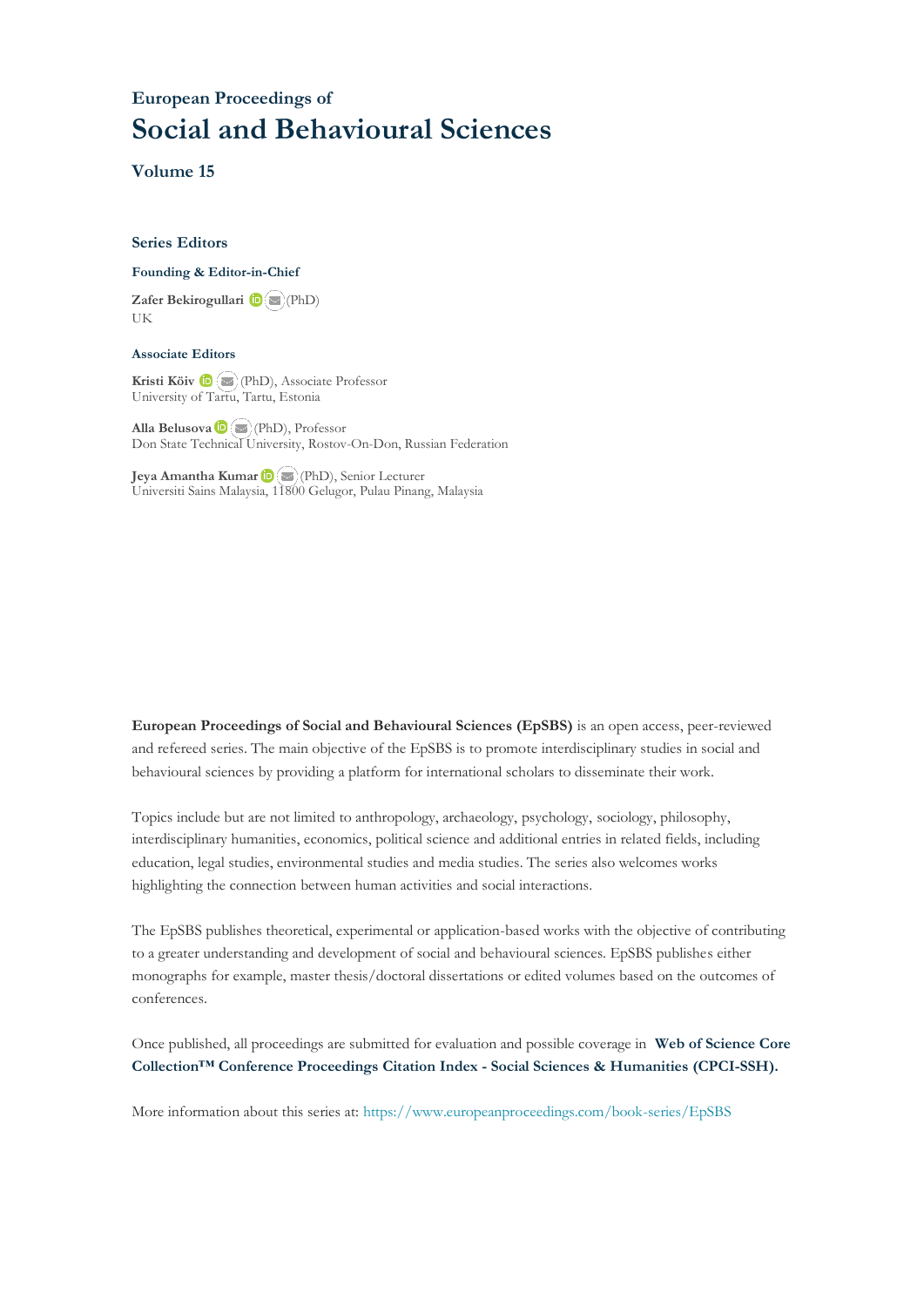# LOGOS UNIVERSALITY MENTALITY EDUCATION NOVELTY

Selected, peer-reviewed papers from the

World LUMEN Congress: Logos Universality Mentality Education Novelty - LUMEN (WLC 2016), 12-17 April 2016, lasi & Suceava, Romania

## Edited by:

Antonio Sandu **in**, Tomita Ciulei, Ana Frunza in

Editor(s) Affiliation(s):

**Antonio Sandu** "Stefan cel Mare[" Uni](mailto:lumeninternational15@gmail.com)versity of Suceava, Romania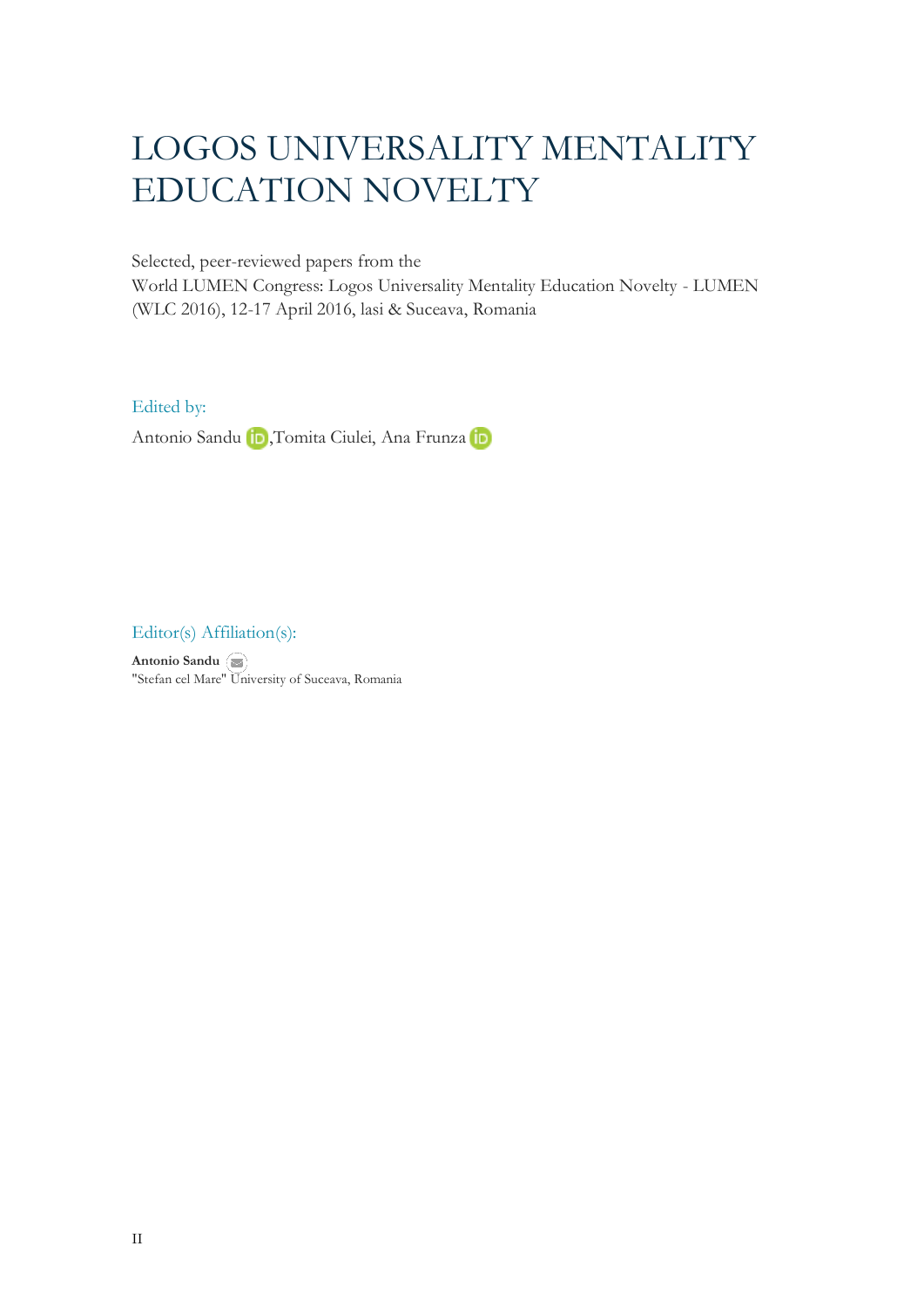

ISSN: 2357-1330 (online).

European Proceedings of Social and Behavioural Sciences

ISBN: 978-1-80296-014-3 (e-book)

LOGOS UNIVERSALITY MENTALITY EDUCATION NOVELTY

[https://doi.org/10.15405/epsbs\(2357-1330\).2016.9](https://doi.org/10.15405/epsbs(2357-1330).2016.9)

 $G \odot \odot$ © The Editor(s) and The Author(s) 2016. This is an open access book distributed under the Creative Commons CC License BY-NC-ND 4.0. Unported License, permitting all non-commercial use, distribution, and reproduction in  $\overline{ND}$ any medium, provided the original work is properly cited.

This book is published by the registered company Future Academy which is registered under the ISO London Limited. The registered company address is: 293 Green Lanes, Palmers Green, London, United Kingdom, N13 4XS Reg. Number: 9219513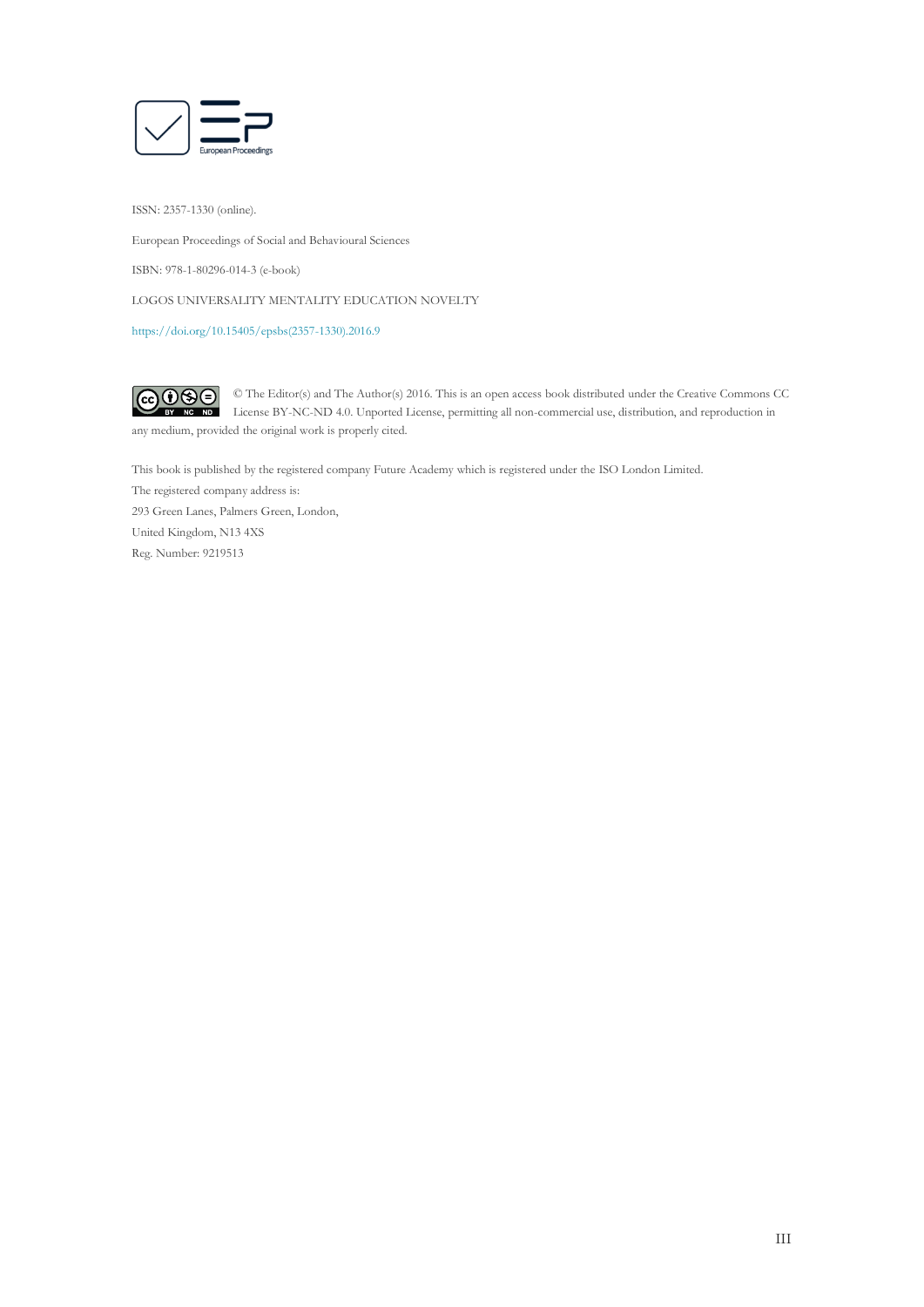## **Table of Contents**

## **No: 1**

Title: Guest Editors' Message *Pages 1-4* Author(s): *Ana Frunza*

## **No: 2**

Title: Risk Management and Ethical Issues in Social Work *Pages 5-15* Author(s): *Kuralay Abisheva, Leila Assylbekova*

## **No: 3**

Title: Critique to Pro-Cyclical Admission in Maritime Higher *Pages 16-20* Author(s): Ovidiu Acomia, Nicoleta Acomib

## **No: 4**

Title: Diversification of Seafarers' Employability Paths *Pages 21-27* Author(s): Nicoleta Acomia, Acomi Ovidiub

## **No: 5**

Title: Recollecting the Past: The Testimony and its Role in the Process of Coming to Terms with the Past *Pages 28-35* Author(s): Elena Adam

## **No: 6**

Title: The Informal Payments and their Managerial Implications in the Medical System. An Analysis from the Perspective of the Values and of the "Gift Culture" in the Romanian People *Pages 36-55* Author(s): Daniela-Tatiana Agheorghiesei (Corodeanu), Vladimir Poroch

## **No: 7**

Title: (Non)interest of Students for the Teaching Profession in the Romanian School. Perspectives of Interpretation *Pages 56-61* Author(s): *Carmen Alexandrache*

## **No: 8**

Title: Responsible Research and Innovation in the Context of Educational Partnership - A Case Study Oriented on a Training Module Related to Nanomaterials *Pages 62-68* Author(s): Gabriela Alina Anghel, Laura Monica Gorghiu, Gabriela Măntescu

## **No: 9**

Title: The New Outline of the Institution of Adoption in Romania following the Amendments of Law no. 273/2004 on the Legal Status of Adoption *Pages 69-76* Author(s): *Irina Apetrei*

## **No: 10**

Title: Error Correction. Case Study: Romanian as a Foreign Language (RFL) Speaking Activities *Pages 77-85* Author(s): Antonela Arieșan, Lavinia Vasiu

## **No: 11**

Title: "Feminine Writing" in the Past and Present in Romania *Pages 86-94* Author(s): *Mihaela Dumitru Bacali*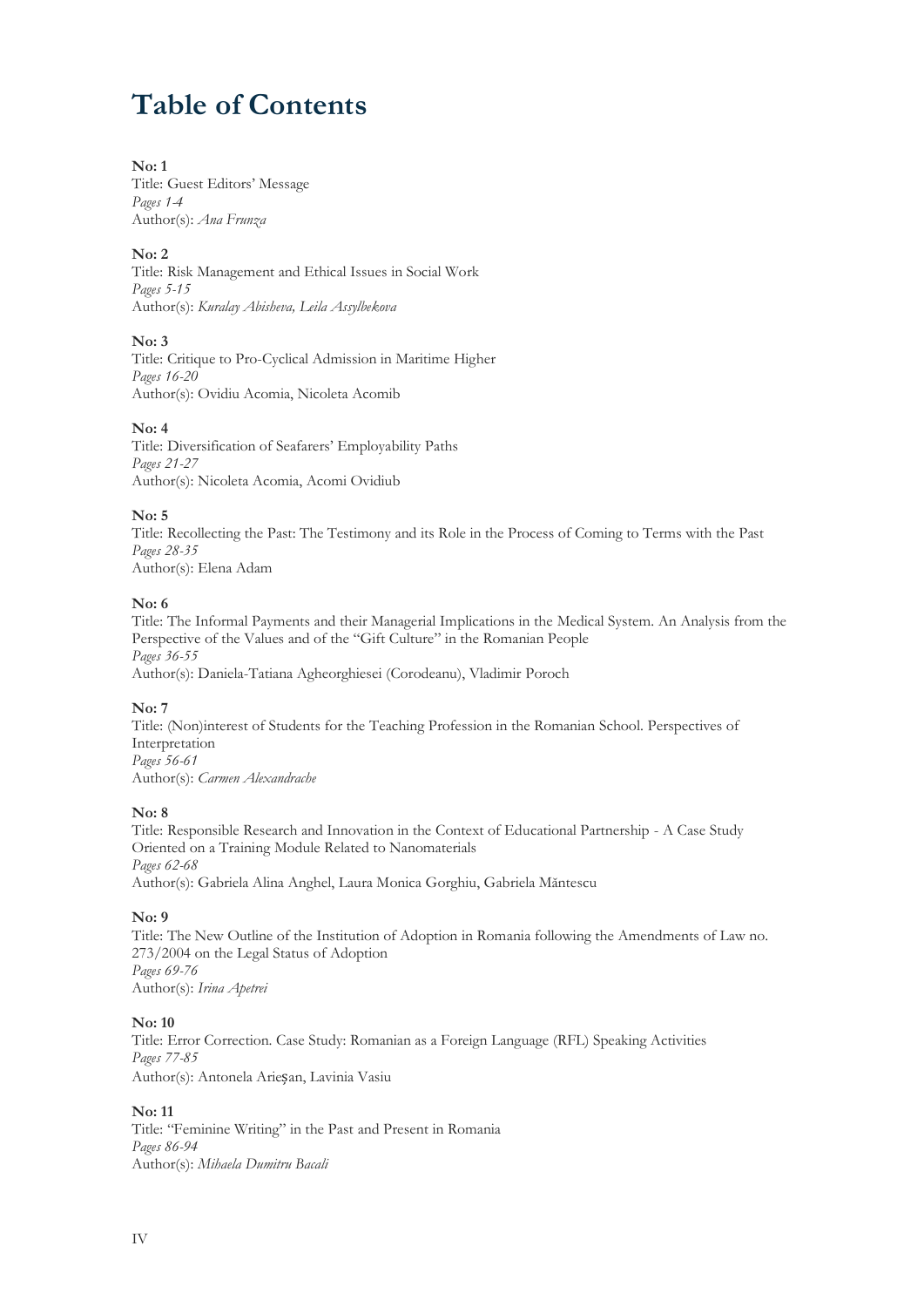**No: 12** Title: Some Aspects Concerning the Civil Action in the Criminal Proceedings *Pages 95-101* Author(s): *Denisa Barbu*

## **No: 13**

Title: The Body and the Social Construction of Reality in Erving Goffman's Microsociology *Pages 102-108* Author(s): Raluca Bălăiță

## **No: 14**

Title: Architecture Studio Teaching. Transforming Reality *Pages 109-121* Author(s): Letiția Bărbuică

#### **No: 15**

Title: Exploring Social Network Analysis in Blended Learning Teacher Training Programs *Pages 122-127* Author(s): Mihai Bîzoi, Ana-Maria Suduc, Gabriel Gorghiu

#### **No: 16**

Title: Architecture Travels to Rome *Pages 128-134* Author(s): *Maria Bostenaru Dan*

#### **No: 17**

Title: The Influence of Motivation and Flexibility on Job Performance *Pages 135-143* Author(s): Constantin Bran, Constantina - Ionela Udrea

#### **No: 18**

Title: Perspectives on the Importance of Valorisation of Health Education Knowledge in the Student's Everyday Life *Pages 144-150* Author(s): Claudia Lavinia Buruleanu, Gabriela Alina Anghel, Zuhal Yılmaz Doğan

#### **No: 19**

Title: The Development of Personality by Capitalizing Multiple Intelligences *Pages 151-156* Author(s): Viorica - Torii Caciuc, Mariana Constantinescu

#### **No: 20**

Title: The Illusion of Natural Desire: The Induced Desire *Pages 157-162* Author(s): Elisabeta Brindusa Carlan

## **No: 21**

Title: The Adjustment of the Teaching Process to the Educational Needs of Native Digital Students *Pages 163-167* Author(s): Horaţiu Catalano

#### **No: 22**

Title: The Quality of Public Services - Management of Urban Markets in Romania *Pages 168-180* Author(s): Carmen Chasovschi, Angela Albu, Carmen Nastase, Carl Mohr

#### **No: 23**

Title: Virtual Reality Hypnosis: A New Intervention Strategy in Quitting Smoking *Pages 181-186* Author(s): Ioana Monica Ciolan

### **No: 24**

Title: Student Engagement as a Multidimensional Concept *Pages 187-194*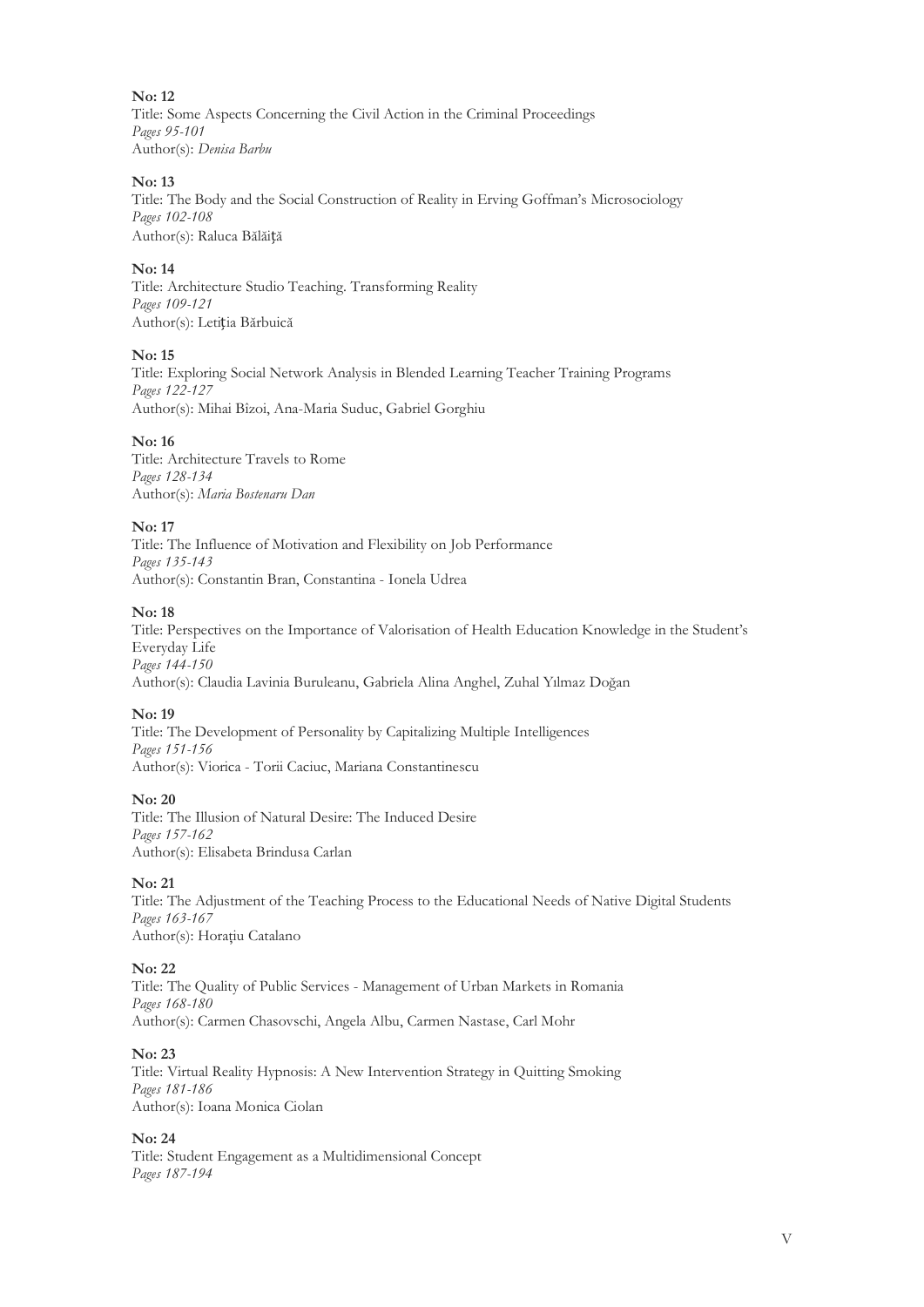Author(s): Marina Ciric, Dragana Jovanovic

## **No: 25**

Title: Mentality Shifts in Business English Communication *Pages 195-201* Author(s): *Suzana Carmen Cismas*

## **No: 26**

Title: Education Catering for Professionals' Communication Needs on the Global Labour Market *Pages 202-207* Author(s): Suzana Carmen Cismas

#### **No: 27**

Title: Novelties in Academic English Testing *Pages 208-214* Author(s): Suzana Carmen Cismas

## **No: 28**

Title: Universal Strategies in Foreign Language Communication *Pages 215-222* Author(s): *S*uzana Carmen Cismas

## **No: 29**

Title: A Behavioural Economics Approach to Poverty - the Case of Romania *Pages 223-230* Author(s): Silvia Cojanu, Cristina Stroe, Eva Militaru

## **No: 30**

Title: The Ethical-Religious Dynamics in the Context of Europe's Globalization *Pages 231-238* Author(s): Ion Constantin

#### **No: 31**

Title: Economic and Entrepreneurial Education in Romania in the European context *Pages 239-245* Author(s): Csintalan Csaba, *Alina Badulescu,* Otilia Cadar

#### **No: 32**

Title: Nietzsche and Dostoyevsky's Super-Human *Pages 246-252* Author(s): Marius Cucu, Oana Elena Lenţa

#### **No: 33**

Title: The Image of Early Christianity in the Ancient Greco-Roman World *Pages 253-261* Author(s): Marius Cucu, Oana Elena Lenţa

#### **No: 34**

Title: Event Management Process within the Sports Structures *Pages 261-267* Author(s): Gheorghe Gabriel Cucui, Ionela Alina Cucui

#### **No: 35**

Title: Migration of Human Resources, Albanian Case *Pages 268-274* Author(s): Albana Demi, Eglantina Farruku

#### **No: 36**

Title: Regional Integration and the Impact on Economic Growth and Development *Pages 275-286* Author(s): Costel Dima, Mihaela Neculiţă, Daniela Ancuţa Şarpe

**No: 37**

Title: Non-Verbal Teacher-Pupil Communication in the High-School Physical Education Lesson *Pages 287-294*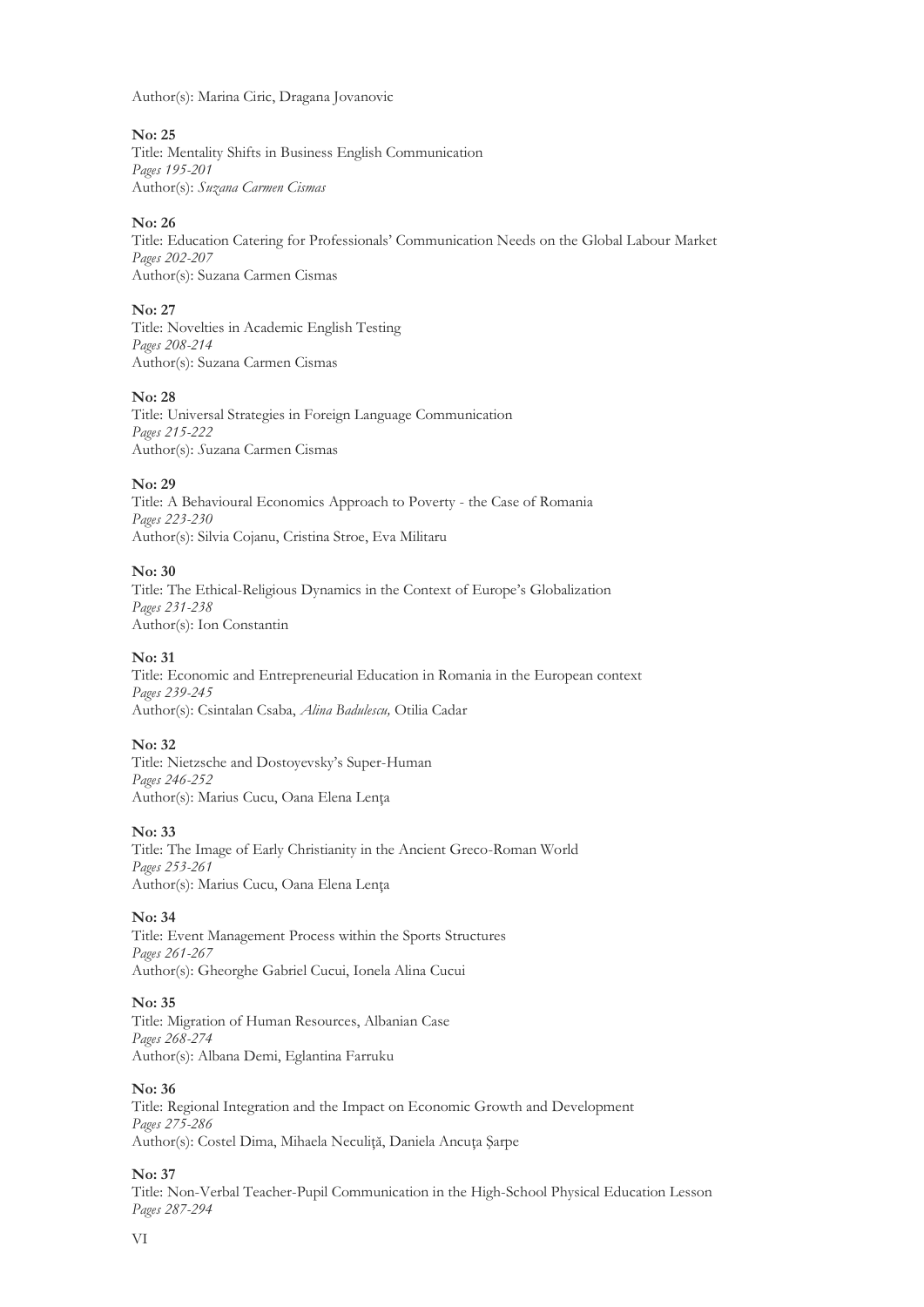Author(s): Tatiana Dobrescu

## **No: 38**

Title: Medical Malpractice: Exonerating Cases of Medical Liability *Pages 295-304* Author(s): Mirela Carmen Dobrilă

## **No: 39**

Title: The Diversity of the Visual Form *Pages 305-310* Author(s): Georgeta Merişor Dominte

## **No: 40**

Title: Analysing of the Learning Style of Medical Students and Physical Education Students *Pages 311-316* Author(s): Paula Drosescu, Alexandru-Rares Puni, Liliana-Elisabeta Radu

## **No: 41**

Title: Theatrum Anatomicum and the Baroque Vision on Death *Pages 317-322* Author(s): Marius Dumitrescu

## **No: 42**

Title: Rethinking Traditional Religion in the Postmodern Condition: There is any Axiological Validity of New Religiosity in the 21st Century? *Pages 323-329* Author(s): Ioan Dura, Bogdan-Florin Chiriluță

## **No: 43**

Title: Metaphorical Perceptions of Turkish EFL Instructors in Relation to Their Students *Pages 330-337* Author(s): Gencer Elkılıç, Nilüfer Aybirdi

## **No: 44**

Title: Values and Sports in Romanian Commercials *Pages 338-346* Author(s): Elena Maria Emandi

## **No: 45**

Title: The Role of the Library on the Evaluation of Scientific Information *Pages 347-354* Author(s): Agnes Terezia Erich, Gabriel Gorghiu

## **No: 46**

Title: The Procedural Practices of Establishing the Child's Residence in the Republic of Moldova *Pages 355-362* Author(s): Tatiana Focşa

## **No: 47**

Title: Increasing the Employability of Social Workers Through The Research Project *Pages 363-370* Author(s): Mihaela Gavrilă-Ardelean

## **No: 48**

Title: Psychological Particular Aspects in the Child-Dentist Medical Relation in the Dental Treatment *Pages 371-376* Author(s): Liviu A. Gavrilă

## **No: 49**

Title: The Persuasive Effects of the Information: Framing and Priming. Drama from the Club "Colectiv" and the Fall of Ponta Government *Pages 377-388* Author(s): Cristina Gelan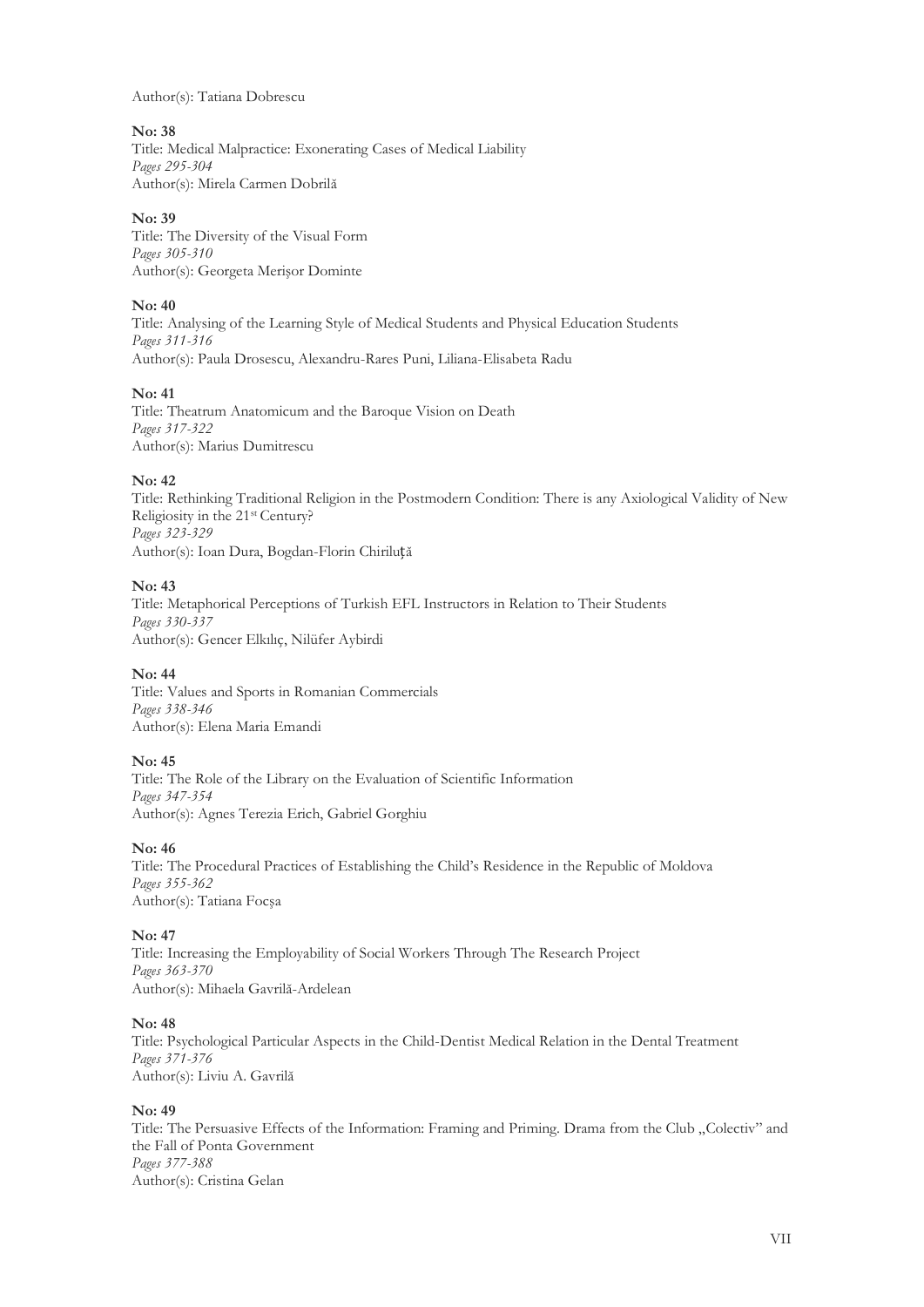## **No: 50**

Title: Social Justice from the Perspective of the Contemporary Orthodox Christianism *Pages 389-396* Author(s): Ionut Ghibanu

#### **No: 51**

Title: The Ecclesial Periodic "Revista Teologică" (1883-1887) *Pages 397-401* Author(s): Vasile-Lucian Goldan

## **No: 52**

Title: One Legged Transitional Unbalance Stances in Hand-Eye Coordination Test *Pages 402-409* Author(s): Leon Gomboş, Alexandru Andrei Gherman, Adrian Pătraşcu

#### **No: 53**

Title: The Proprioceptive Training in the Preparation of Handball Players *Pages 410-417* Author(s): *Leon Gomboş, Liana Maria Costeliana, Ioan-Nelu Pop*

#### **No: 54**

Title: Teachers' Feedback Expressed in a Training Course Organized in a MOOC Environment *Pages 418-427* Author(s): Laura Monica Gorghiu, Ana-Maria Aurelia Petrescu, Crinela Dumitrescu

#### **No: 55**

Title: The Role of Journalistic Information on Shaping the Student's Future Career *Pages 428-435* Author(s): Gabriel Gorghiu, Cristina-Daniela Dinu, Gabriela Cătălina Cristea

#### **No: 56**

Title: Motor Coordination and Reactivity Influenced by Mental Training in Alpine Skiing *Pages 436-443* Author(s): Vlad Teodor Grosu, Emilia Florina Grosu, Cristina Elena Moraru

#### **No: 57**

Title: National Case Law in Setting Bail Suspending Credit Enforcement in Disputes between Consumers and Professionals from the Perspective of Art.1 of Additional Protocol no.1 of the Convention *Pages 444-447* Author(s): Mircea Grozavu

#### **No: 58**

Title: EU and US, Reaching an Agreement over TTIP? *Pages 448-455* Author(s): Ioana Gutu

#### **No: 59**

Title: Personalized Social Services Provided to Children Living with Disabilities: A Case Study in the North-West Region of Romania *Pages 456-463* Author(s): *Maria Hanyecz-Debelka, Ildiko Szanto*

#### **No: 60**

Title: Training Needs of Technology Teachers in the Context of Teacher ́s Competences Evaluation *Pages 464-473* Author(s): Alena Hašková, Eva Malá

## **No: 61**

Title: Travelling Women: The Reconstruction of Self and Gender Roles in The Portrait of a Lady *Pages 474-481* Author(s): Nicoleta Mariana Iftimie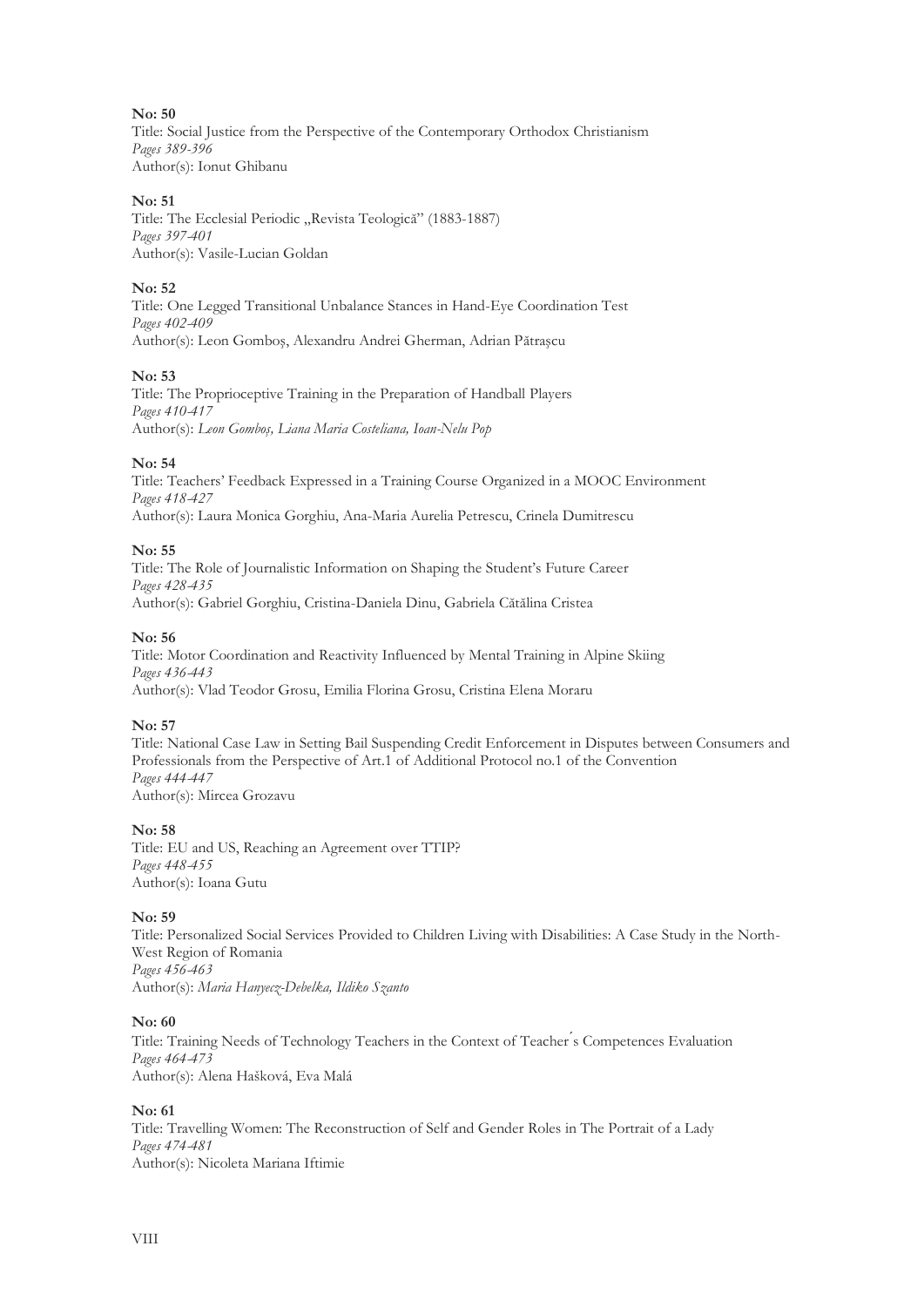## **No: 62**

Title: The Limits of Whistle-Blower Protection and Its Legal Consequences *Pages 482-488* Author(s): Camelia Ignătescu, Gabriel-Bogdan Chihai

#### **No: 63**

Title: Revealing the Main Determinants of Employee Job Satisfaction in Jordanian Hospitals. An Empirical Analysis based on McCloskey/Mueller Satisfaction Scale *Pages 489-495* Author(s): Marji Tania Issa Eid

#### **No: 64**

Title: Benefits of Transformational Leadership in the Context of Education *Pages 496-503* Author(s): Dragana Jovanovic, Marina Ciric

#### **No: 65**

Title: A Possible Methodology of Research in Scholar Evaluation. Evaluation Theoretical and Methodological Approaches *Pages 504-511* Author(s): Emil Lazar

#### **No: 66**

Title: The Artists' Posture during Restoration Work. Implications to Health and Correction through Exercise *Pages 512-520* Author(s): Ana-Cristina Leşe, RalucaMinea

## **No: 67**

Title: Valuing the Information and Communication Technologies in Education. Collaborative Tools *Pages 522-529* Author(s): Adrian Lupașc

## **No: 68**

Title: The Impact of Advertisements for Romanian Food Products on Consumers *Pages 530-544* Author(s): Laura Manea, Gheorghe Epuran

## **No: 69**

Title: The Idea of Olympism: About the Necessity and Possibility of Correction *Pages 545-551* Author(s): Veaceslav Manolachi

**No: 70**

Title: Ethics and Individual Liberties *Pages 552-562* Author(s): *Petre Mareş* 

## **No: 71**

Title: New Approaches, Challenges and Future Development of the Teaching Profession *Pages 563-570* Author(s): *Simona Mioara Marin*

#### **No: 72**

Title: Education, Labour Market Status and Household Income Dynamics in Romania *Pages 571-581* Author(s): Eva Militarua

## **No: 73**

Title: The Psycho-Communicational Group Structure and the Activity Efficiency *Pages 582-589* Author(s): Nela Mircică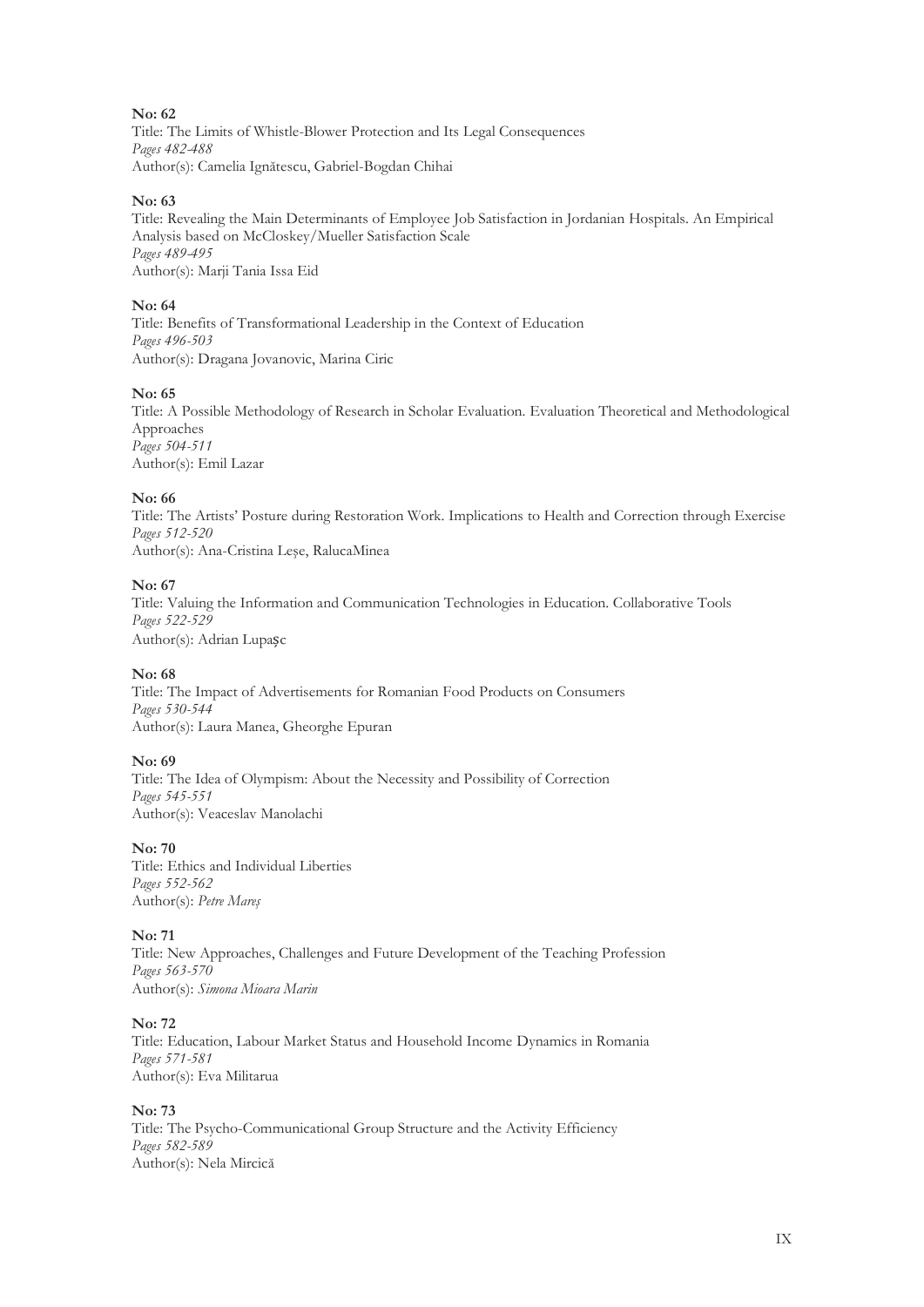**No: 74** Title: Rhetoric and Intentionality in the Political Discourse *Pages 590-597*

Author(s): Nela Mircică

## **No: 75**

Title: The 'Good Society' and the 'Good Citizen' Children's Right to Participate *Pages 598-602* Author(s): *Rareș Alexandru Miron* 

## **No: 76**

Title: Mass Media as an Instrument of Conflict Management in the Sphere of Consumer Rights Protection *Pages 603-611* Author(s): Leila Mirzoyeva, Oxana Syurmen, Karlygash Toganbayeva

## **No: 78**

Title: Globalization of Higher Education by Practice Exchange *Pages 612-618* Author(s): Petronel Moisescu, Florentina Moisescu

## **No: 79**

Title: Accounting Ethics and Social Responsibility in a Knowledge-Based Economy *Pages 619-624* Author(s): Florentina Moisescu

## **No: 79**

Title: Cartesian Moral Code, Principles of Errors and Limits of Reason. Descartes and Pascal *Pages 625-632* Author(s): Cristian Moisuc

## **No: 80**

Title: Savings and Ethics of the Population in the Republic of Macedonia *Pages 633-640* Author(s): Snezana Mojsoska, Nikola Dujovski, Dance Nikolovska

## **No: 81**

Title: The Control of Explosive Force Training in Volleyball Using MGM 15 Jumping Mat *Pages 641-651* Author(s): Alexandru Mureşan, Codruţa Florina Bulduş, Vlad Grosu

## **No: 82**

Title: Education for Children's Rights - Prolegomena to a Modern School Curriculum *Pages 652-659* Author(s): Mihaela Gabriela Neacșu

## **No: 83**

Title: Group and Social Collective Manipulations *Pages 660-667* Author(s): Xenia Negrea, Aurelia Dumitru

## **No: 84**

Title: The Assessment of Benefit in the Health System *Pages 668-672* Author(s): Emanuela Alisa Nica

## **No: 85**

Title: Forms of Manifestation of Economic Concentration in International Trade *Pages 673-679* Author(s): *Manuela Nita* 

## **No: 86**

Title: Contribution of Aesthetic Education at Teens Self-Formation and Personality Development *Pages 680-684*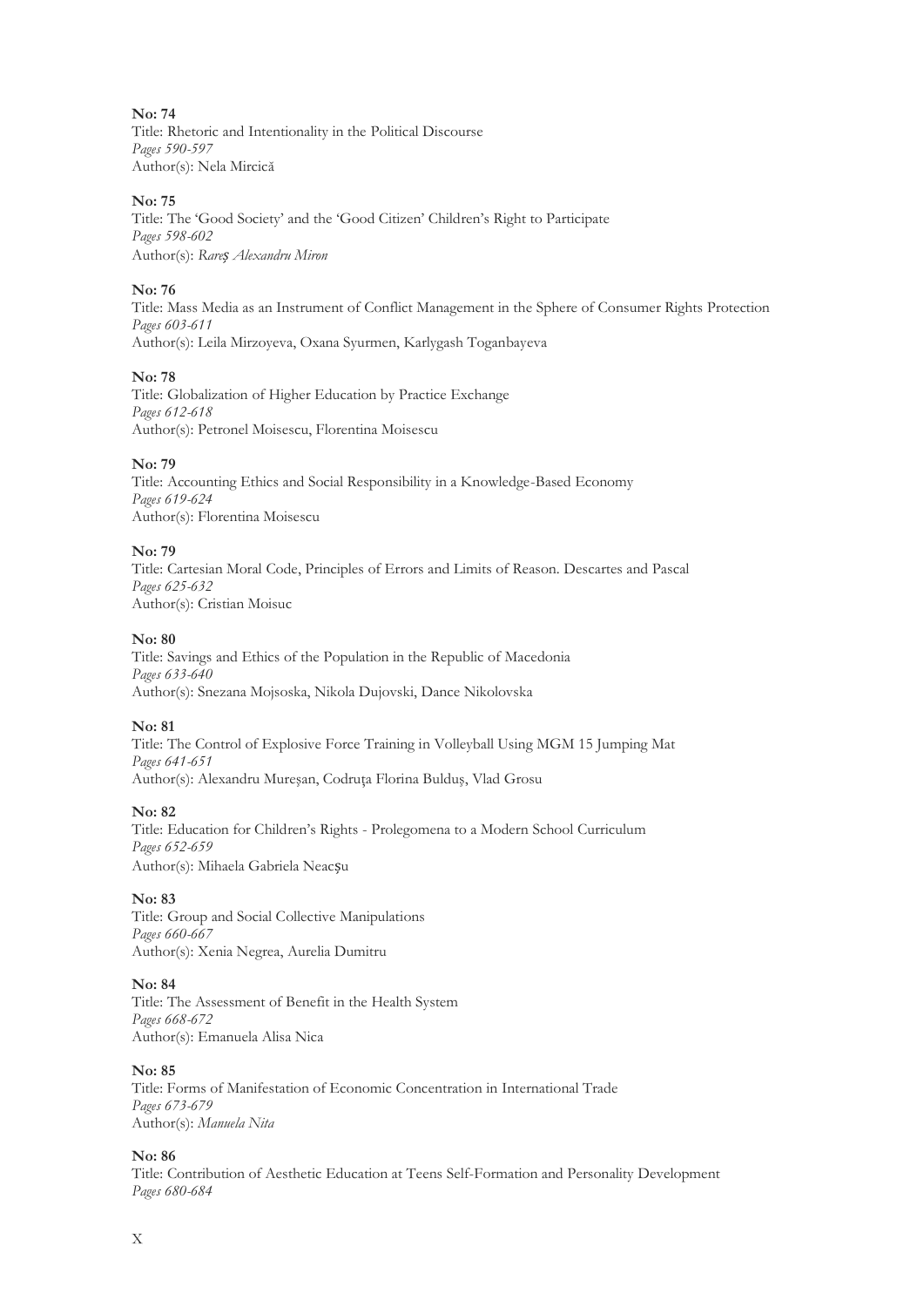Author(s): Ileana Gurlui, Ioana Panagoret

#### **No: 87**

Title: National Case Law Regarding Judicial Stamp Duties in Disputes between Consumers and Professionals from the Perspective of European Jurisprudence *Pages 685-689* Author(s): Liana-Teodora Pascariu

## **No: 88**

Title: The Main Structural Deficiencies on the Rural Labour Market and Employment Quality *Pages 690-701* Author(s): Daniela Pașnicu, Gabriela Tudose

## **No: 89**

Title: Private Development of Road and Air Transport Market from Romania – Implications for the Economy *Pages 702-709* Author(s): *Iulian Gabriel Păun* 

#### **No: 90**

Title: Built Cultural Heritage. Perceptions, Attitudes and Opinions Met among the Population of Dâmbovita County (Romania) *Pages 710-719* Author(s): Gica Pehoiu, Mihaela Sencovici

#### **No: 91**

Title: Expression of SELF in and through the Romanian Language *Pages 720-726* Author(s): Cipriana-Elena Peica

## **No: 92**

Title: The Issue of the Linguistic Structure Concept in Contemporary Romanian Syntax *Pages 727-731* Author(s): *Cipriana-Elena Peica*

## **No: 93**

Title: Saint Basil the Great on Confessing Sins and the Severity of Penitence *Pages 732-740* Author(s): Liviu Petcu

## **No: 94**

Title: Valorization of Specific New Educational Contents in Science Lessons *Pages 741-747* Author(s): Ana-Maria Aurelia Petrescu, Luminița Mihaela Drăghicescu, Ioana Stăncescu

## **No: 95**

Title: The Role of Aesthetic Communication in Advertising *Pages 748-755* Author(s): Iasmina Petrovici

#### **No: 96**

Title: Women in PR. A Romanian Perspective *Pages 756-765* Author(s): Amalia Petrovici

## **No: 97**

Title: Entropic and Negentropic Transitional Model: A SemioPhysical Context *Pages 766-775* Author(s): Ioan G. Pop, Ilie Soritau

## **No: 98**

Title: The Contribution of the Human Element in Shipping Companies *Pages 776-783*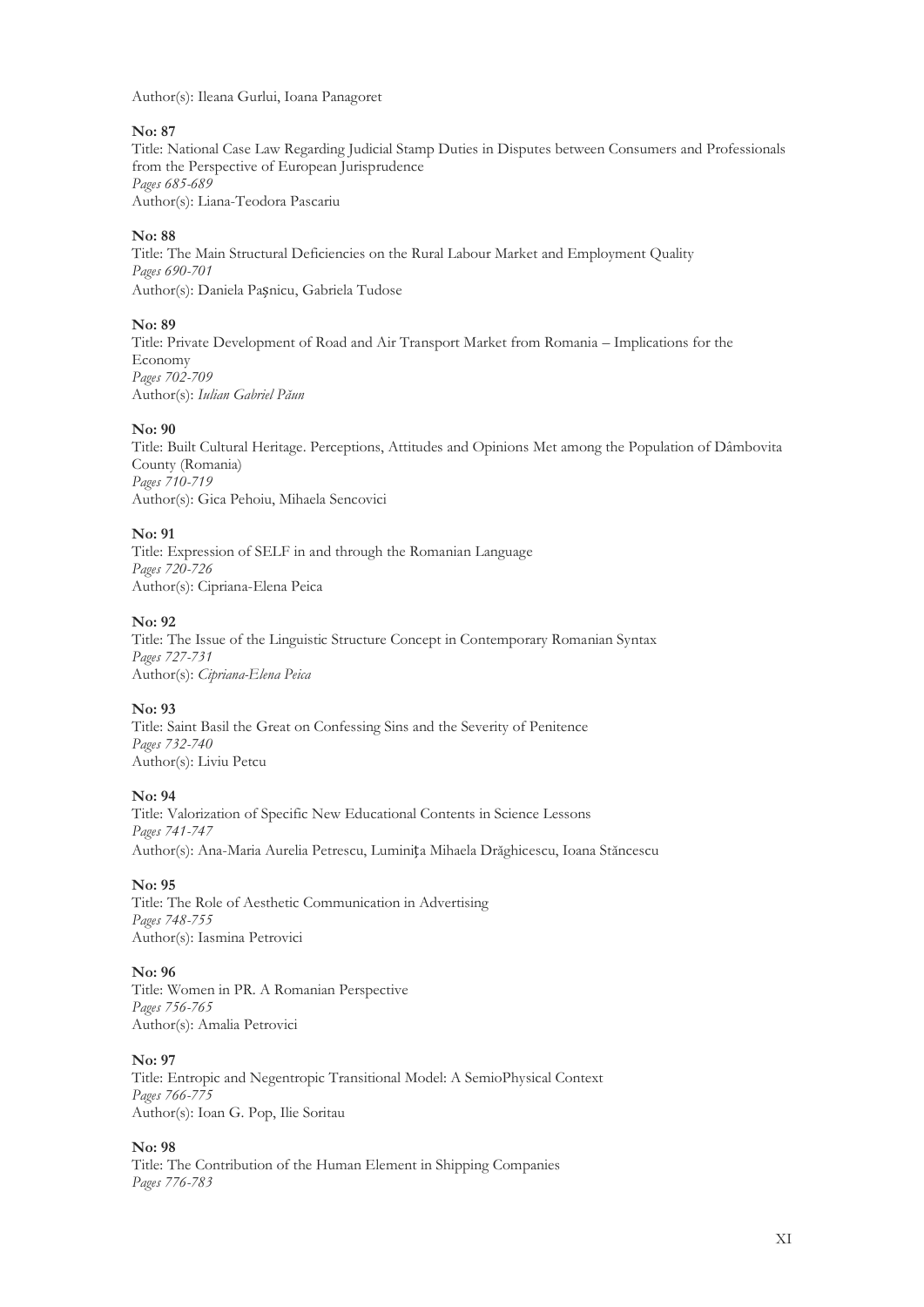## Author(s): Liliana Viorica Popa

## **No: 99**

Title: The Impact of the Training Programmes Over the Teacher`s Performance and Professionalism in the Pre-University Education *Pages 784-791* Author(s): Constanța Popescu, Antoaneta Roxana (Georgescu) Surcel

## **No: 100**

Title: Comparative Study on the Lower Limbs Explosive Force Measurement by Classical and Modern Methods *Pages 792-797* Author(s): Adrian Pricop, Nicoleta Leonte, Ofelia Popescu

## **No: 101**

Title: Integral Formation and Metacognition from the Mathematical Dimension *Pages 798-806* Author(s): Maria de Lourdes Rodriguez-Peralta, Juan Salvador Nambo-de-los-Santos, Paula Flora Aniceto-Vargas

## **No: 102**

Title: The Implementation of Different Types of Portfolio in the Assessment of Student's Knowledge and Performance *Pages 807-815* Author(s): Ioana Roman, Roman Raoul

## **No: 103**

Title: About Recourse within Recourse: Opinions, Solutions, Jurisprudence *Pages 816-821* Author(s): Angelica Roșu

## **No: 104**

Title: The Impact of Theory of Mind over Ethics and Law; Few Arguments *Pages 822-831* Author(s): Viorel Rotilă

## **No: 105**

Title: The Theory of Mind is Part of the Theory of Society, Both Being Integrated into the World Reality Thesis *Pages 832-844* Author(s): Viorel Rotilă

## **No: 106**

Title: Teachers' Efficacy Beliefs: Narrative Systematic Review *Pages 845-854* Author(s): Elena - Mirela Samfira (Mandache)

## **No: 107**

Title: Towards Value-Based Professional Ethics in Public Administration *Pages 855-864* Author(s): Antonio Sandu

## **No: 108**

Title: The Establishment of Probation Systems in Romania and the Republic of Moldova *Pages 865-874* Author(s): Antonio Sandu

## **No: 109**

Title: Self-Image as a Predictor of Success in Career - An Analysis in the Field of Sciences *Pages 875-882* Author(s): Elena Ancuța Santi, Gabriel Gorghiu

**No: 110** Title: Training New Teachers in a Changing World *Pages 883-890*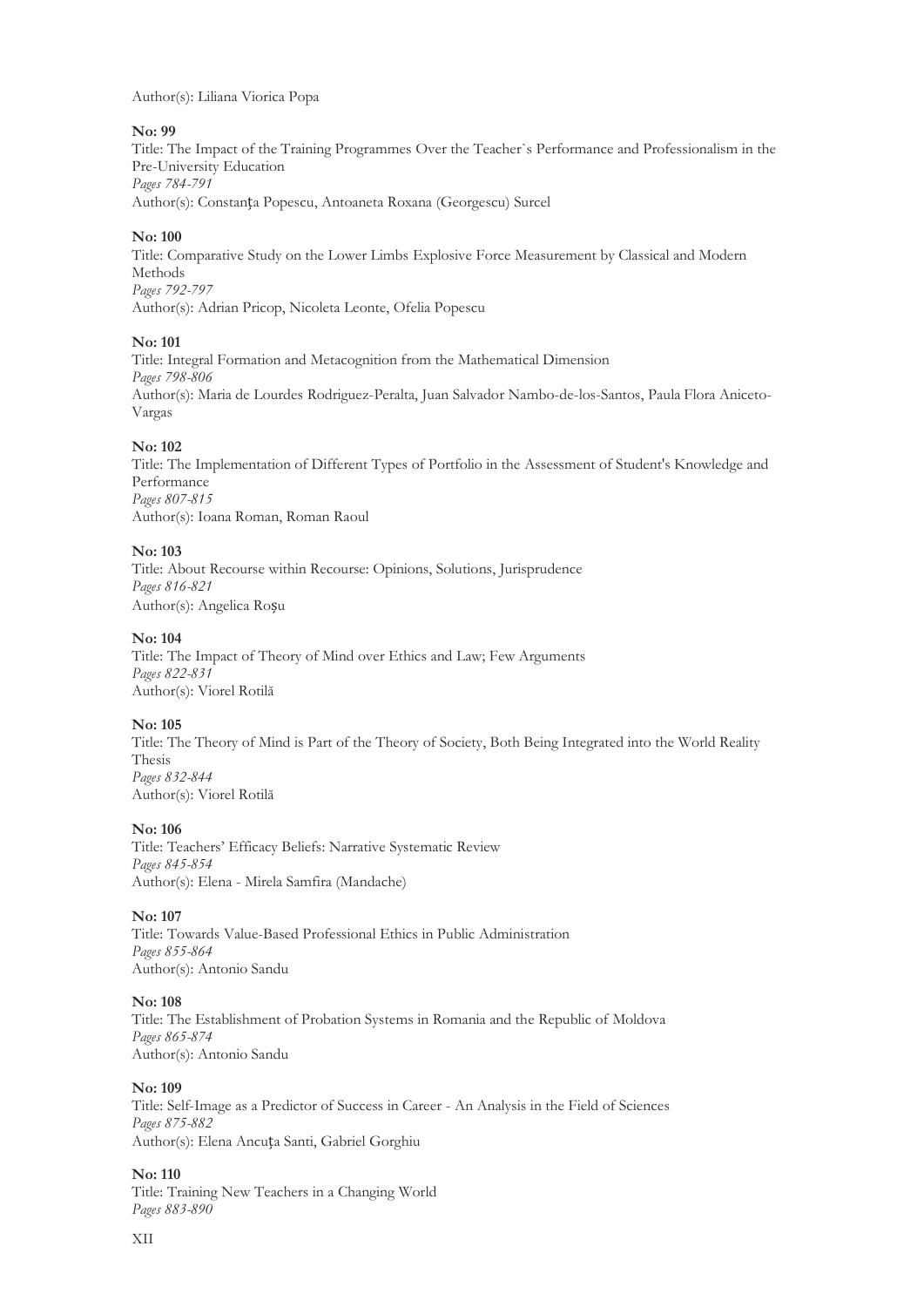Author(s): Eitan Simon

## **No: 111**

Title: Blood Oxygen Dynamic, during the Effort Test in Conjunction with the New Technologies for Sports Horse Training *Pages 891-898* Author(s): *Eugenia Şovarel* 

## **No: 112**

Title: Research Over Blood pH Dynamic Values in Horses used in Complete Trial Competitions *Pages 899-904* Author(s): Eugenia Şovarel

## **No: 113**

Title: Teachers' Perceptions Concerning the Characteristics of a Learning Environment Dedicated to Science Education *Pages 905-910* Author(s): Ioana Stăncescu, Ana-Maria Aurelia Petrescu, Luminiţa Mihaela Drăghicescu

#### **No: 114**

Title: Postcoloniality and Global Affiliation: The International Writer *Pages 911-921* Author(s): Angela Stănescu

#### **No: 115**

Title: Comparative Analysis of the Biological and Motor Potential of School Population from Romania (Urban and Rural Areas) *Pages 922-934* Author(s): Monica Stănescu, Corina Ciolcă, Marius Stoicescu

#### **No: 116**

Title: Study About the Psychological Profile of the Future Sport Managers *Pages 935-942* Author(s): Monica Stănescu, Luciela Vasile, Rareş Stănescu

## **No: 117**

Title: Perception of the Rural and Urban Population about Healthcare in Romania during 1990-2010 *Pages 943-950* Author(s): *Maria Livia Ştefănescu*

#### **No: 118**

Title: Audience Dynamics and Market Share Transfer *Pages 951-956* Author(s): Poliana Stefanescu

## **No: 119**

Title: Innovation Progress at International Level *Pages 957-964* Author(s): Mirela-Madalina Stoian, Ana-Maria Nica

#### **No: 120**

Title: Gendered Constructions of Romania's Tourist Destination Image *Pages 965-974* Author(s): Oana Mihaela Stoleriu

**No: 121**

Title: Dimension of Severe Poverty in Romania – a Dynamic Picture of Social Cohesion *Pages 975-983* Author(s): Cristina Stroe, Silvia Cojanu, Eva Militaru, Codruta Dragoiu

## **No: 122**

Title: Cosmic Thinking as a Factor of Harmony of Being *Pages 984-992*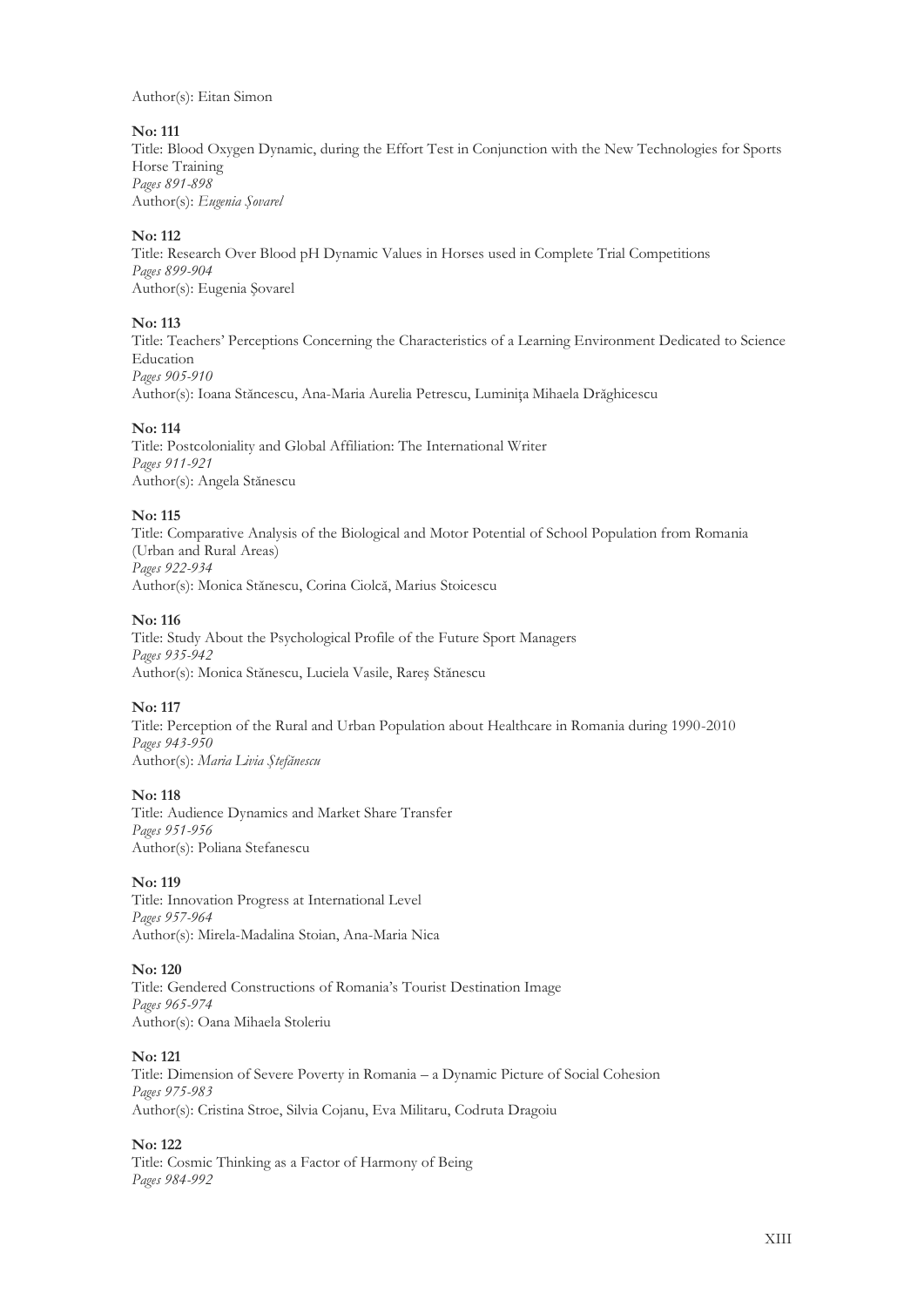Author(s): Galina Svyatokhina

#### **No: 123**

Title: The Effects of Migration to EU Countries in the Case of Active Population in the North-West Region, Romania *Pages 993-1000* Author(s): Arpad Szarka

## **No: 124**

Title: Economic, Social and Environmental Effects of Electric Traction *Pages 1001-1006* Author(s): Mihaela Stet

## **No: 125**

Title: Partnerships of Educational with Local Community and Their Benefits *Pages 1007-1013* Author(s): Mihaela Stet

#### **No: 126**

Title: Between Life and Books: Words *Pages 1014-1021* Author(s): Ileana Tănase

#### **No: 127**

Title: Is the Progress Enough in the Actual Equation of the Social-Economic Becoming? *Pages 1022-1026* Author(s): Alexandru Trifu

#### **No: 128**

Title: The Mutiny on the Russian Battleship Potemkin in the British Press *Pages 1027-1038* Author(s): Ștefan-Cătălin Trofin

## **No: 129**

Title: The Great Romanian Peasant Revolt of 1907 Reflected in the British Press *Pages 1039-1052* Author(s): Ștefan-Cătălin Trofin

## **No: 130**

Title: Comparative Analysis towards Therapeutically Story and its Role in Child' Life *Pages 1053-1058* Author(s): Monica Turturean

#### **No: 131**

Title: Dynamics of Migration in Romania and Management of Financing Instruments *Pages 1059-1067* Author(s): Oana Vasile, Armenia Androniceanu

#### **No: 132**

Title: The Role of Monitoring Raters in Ensuring Accurate and Meaningful Test Scores. Case Study: RFL Examinations *Pages 1068-1076* Author(s): Lavinia Vasiu, Antonela Arieșan

#### **No: 133**

Title: Overview of Organizational Culture in Professional Emergency Services in the Timis *Pages 1077-1083* Author(s): Irina Vastag (Vlăduțescu)

## **No: 134**

Title: Romanian Political Practice Concerning the Functions of the President *Pages 1084-1093* Author(s): *Crina Mihaela Verga*